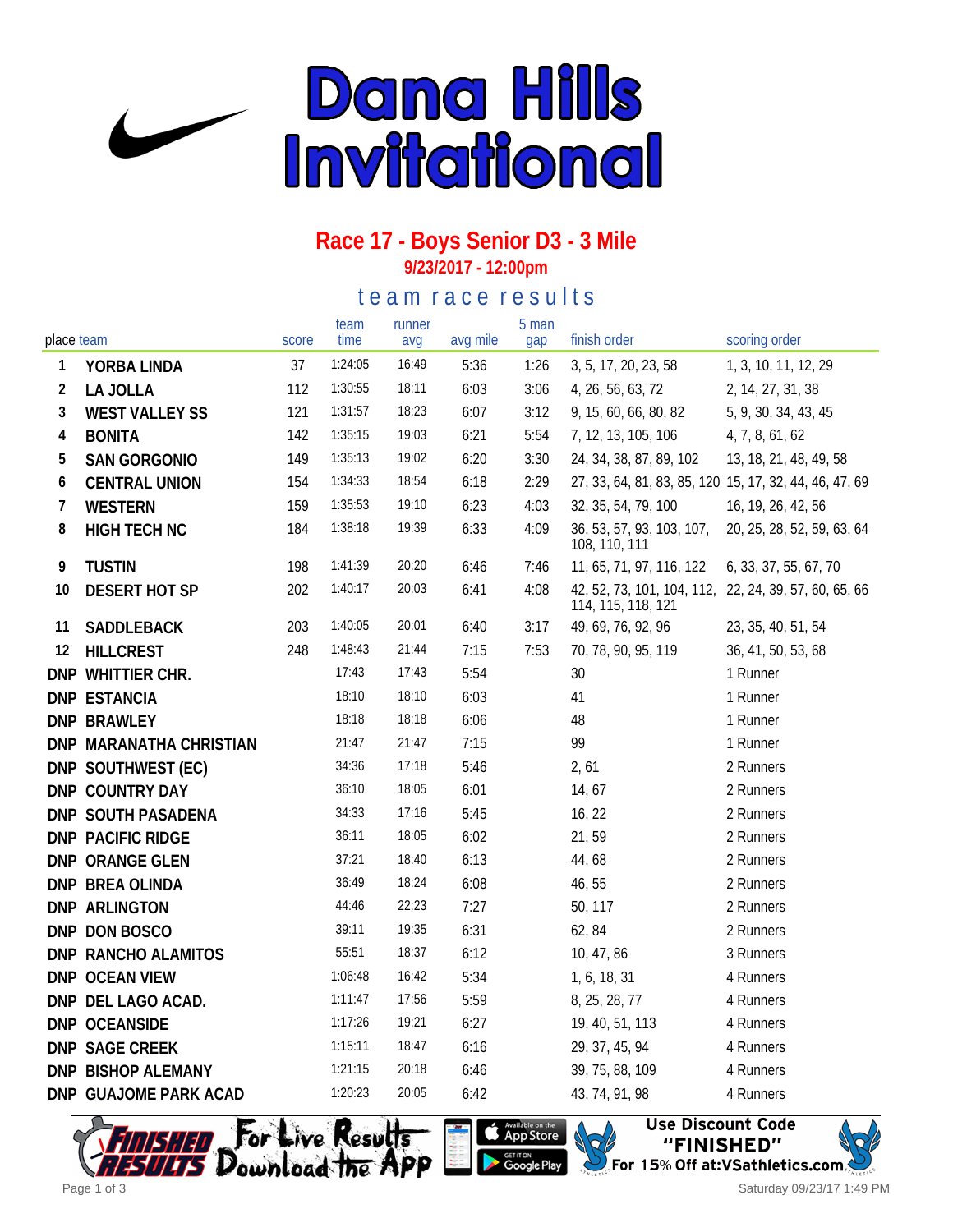

### **Race 17 - Boys Senior D3 - 3 Mile 9/23/2017 - 12:00pm**

# in dividual race results

| place          | name                     |    | grade school    | time      | points         | place | name                     |    | grade school          | time       | points |
|----------------|--------------------------|----|-----------------|-----------|----------------|-------|--------------------------|----|-----------------------|------------|--------|
| 1              | DAVID BRITO              | 12 | Ocean View      | 15:27.4   |                | 36    | ROBBY ACKLES             | 12 | High Tech NC          | 17:52.4    | 20     |
| $\overline{2}$ | <b>NATHAN GARCIA</b>     | 12 | Southwest (Ec)  | 15:41.6   |                | 37    | <b>BRANDON PAGAN</b>     | 12 | Sage Creek            | 18:03.3    |        |
| 3              | <b>KENT ALLEN</b>        | 12 | Yorba Linda     | 15:56.2 1 |                | 38    | <b>CHRISTIAN REYES</b>   | 12 | San Gorgonio          | 18:08.5    | 21     |
| 4              | <b>CASPER ABBASI</b>     | 12 | La Jolla        | 16:17.6   | 2              | 39    | JONATHAN DOUBT           | 12 | <b>Bishop Alemany</b> | 18:09.5    |        |
| 5              | MARCO GAZICH             | 12 | Yorba Linda     | 16:18.8   | 3              | 40    | <b>DOUGLAS RUSSELL</b>   | 12 | Oceanside             | 18:10.5    |        |
| 6              | HUMBERTO MOLINA          | 12 | Ocean View      | 16:21.3   |                | 41    | <b>JAMES BROWN</b>       | 12 | Estancia              | 18:10.5    |        |
| 7              | <b>ELIJAH CLARK</b>      | 12 | Bonita          | 16:30.3   | $\overline{4}$ | 42    | <b>EDUARDO CERVANTES</b> | 12 | Desert Hot Sp         | 18:12.2 22 |        |
| 8              | <b>CRISTIAN SORIA</b>    | 12 | Del Lago Acad.  | 16:47.5   |                | 43    | <b>ISAAC BEECHER</b>     | 12 | Guajome Park Acad     | 18:12.3    |        |
| 9              | JON HOLCOMB              | 12 | West Valley SS  | 16:48.6   | 5              | 44    | ALEJANDRO GONZALEZ       | 12 | Orange Glen           | 18:12.3    |        |
| 10             | <b>ADAM ANGEL</b>        | 12 | Rancho Alamitos | 16:52.7   |                | 45    | <b>JOEY BABCOCK</b>      | 12 | Sage Creek            | 18:15.5    |        |
| 11             | KENNETH ESQUIVEL         | 12 | Tustin          | 16:54.6 6 |                | 46    | <b>JOSHUA BAYANI</b>     | 12 | Brea Olinda           | 18:17.2    |        |
| 12             | <b>BLAKE RIIHIMAKI</b>   | 12 | Bonita          | 16:55.4   | 7              | 47    | <b>TYLER YOUNG</b>       | 12 | Rancho Alamitos       | 18:18.2    |        |
| 13             | <b>LIAM KREUZ</b>        | 12 | Bonita          | 17:00.1 8 |                | 48    | RAMON OCHOA              | 12 | Brawley               | 18:18.3    |        |
| 14             | <b>ALEX HILL</b>         | 12 | Country Day     | 17:04.1   |                | 49    | JAIME HERNANDEZ          | 12 | Saddleback            | 18:19.4    | 23     |
| 15             | <b>JEREMY LILLY</b>      | 12 | West Valley SS  | 17:08.3   | 9              | 50    | CHRISTIAN CALOCA         | 12 | Arlington             | 18:19.6    |        |
| 16             | <b>JAY EBATA</b>         | 12 | South Pasadena  | 17:11.8   |                | 51    | <b>SEBASTIAN LIN</b>     | 12 | Oceanside             | 18:21.0    |        |
| 17             | <b>MARC STYLIANO</b>     | 12 | Yorba Linda     | 17:12.4   | 10             | 52    | ANGEL SANDOVAL           | 12 | Desert Hot Sp         | 18:21.6    | 24     |
| 18             | ALEX HERNANDEZ           | 12 | Ocean View      | 17:14.3   |                | 53    | <b>RYAN ACKLES</b>       | 12 | High Tech NC          | 18:22.0    | 25     |
| 19             | <b>ANTHONY LUIS</b>      | 12 | Oceanside       | 17:14.9   |                | 54    | CHRISTIAN GUERRERO       | 12 | Western               | 18:27.1    | 26     |
| 20             | ARIAN BIJANZADEH         | 12 | Yorba Linda     | 17:15.2   | 11             | 55    | KEVIN SPRAGUE            | 12 | Brea Olinda           | 18:31.9    |        |
| 21             | <b>CHRISTOPHER ONG</b>   | 12 | Pacific Ridge   | 17:19.2   |                | 56    | <b>COLE WOLF</b>         | 12 | La Jolla              | 18:40.7    | 27     |
| 22             | <b>MILES MENDOZA</b>     | 12 | South Pasadena  | 17:21.2   |                | 57    | SPENCER KRIKFALUSI       | 12 | High Tech NC          | 18:46.2    | 28     |
| 23             | <b>HARRY JUDE</b>        | 12 | Yorba Linda     | 17:23.0   | 12             | 58    | <b>CHRIS BERRY</b>       | 12 | Yorba Linda           | 18:50.5    | 29     |
| 24             | <b>ISAIAH ZAMORANO</b>   | 12 | San Gorgonio    | 17:29.5   | 13             | 59    | AUGUST TREES             | 12 | Pacific Ridge         | 18:52.4    |        |
| 25             | <b>JORGE SANCHEZ</b>     | 12 | Del Lago Acad.  | 17:31.4   |                | 60    | <b>JORDAN DAVIS</b>      | 12 | West Valley SS        | 18:53.5    | 30     |
| 26             | MITCHELL MORRISON        | 12 | La Jolla        | 17:35.6   | 14             | 61    | <b>SEYONG CHOI</b>       | 12 | Southwest (Ec)        | 18:55.0    |        |
| 27             | LUIS CELAYA              | 12 | Central Union   | 17:36.2   | 15             | 62    | ERIC VALDOVINOS          | 12 | Don Bosco             | 18:55.3    |        |
| 28             | SAUL ARMENTA             | 12 | Del Lago Acad.  | 17:36.5   |                | 63    | <b>KEVYN FERNANDEZ</b>   | 12 | La Jolla              | 18:57.3    | 31     |
| 29             | <b>KYLE STRINGFELLOW</b> | 12 | Sage Creek      | 17:36.6   |                | 64    | SANTIAGO HUERTA          | 12 | <b>Central Union</b>  | 19:00.6    | 32     |
| 30             | <b>ISAISH MUNOZ</b>      | 12 | Whittier Chr.   | 17:43.8   |                | 65    | <b>SPENCER FREIBOTH</b>  | 12 | Tustin                | 19:01.2    | 33     |
| 31             | ALVIN NGUYEN             | 12 | Ocean View      | 17:45.8   |                | 66    | D'ANGELLO JULIEN         | 12 | West Valley SS        | 19:06.2    | 34     |
| 32             | KYLE FANELLO             | 12 | Western         | 17:45.8   | 16             | 67    | NIKKO SAMBOLD            | 12 | Country Day           | 19:06.2    |        |
| 33             | <b>MYNOR RAMIEZ</b>      | 12 | Central Union   | 17:48.6   | 17             | 68    | <b>CRISTIAN MARTINEZ</b> | 12 | Orange Glen           | 19:09.5    |        |
| 34             | ABRAHAM MARTINEZ         | 12 | San Gorgonio    | 17:50.1   | 18             | 69    | <b>FRANCISCO SANCHEZ</b> | 12 | Saddleback            | 19:14.9    | 35     |
| 35             | ANDREW JACOBSON          | 12 | Western         | 17:52.0   | 19             | 70    | CHRISTIAN REANO          | 12 | Hillcrest             | 19:18.4    | 36     |







Saturday 09/23/17 1:49 PM